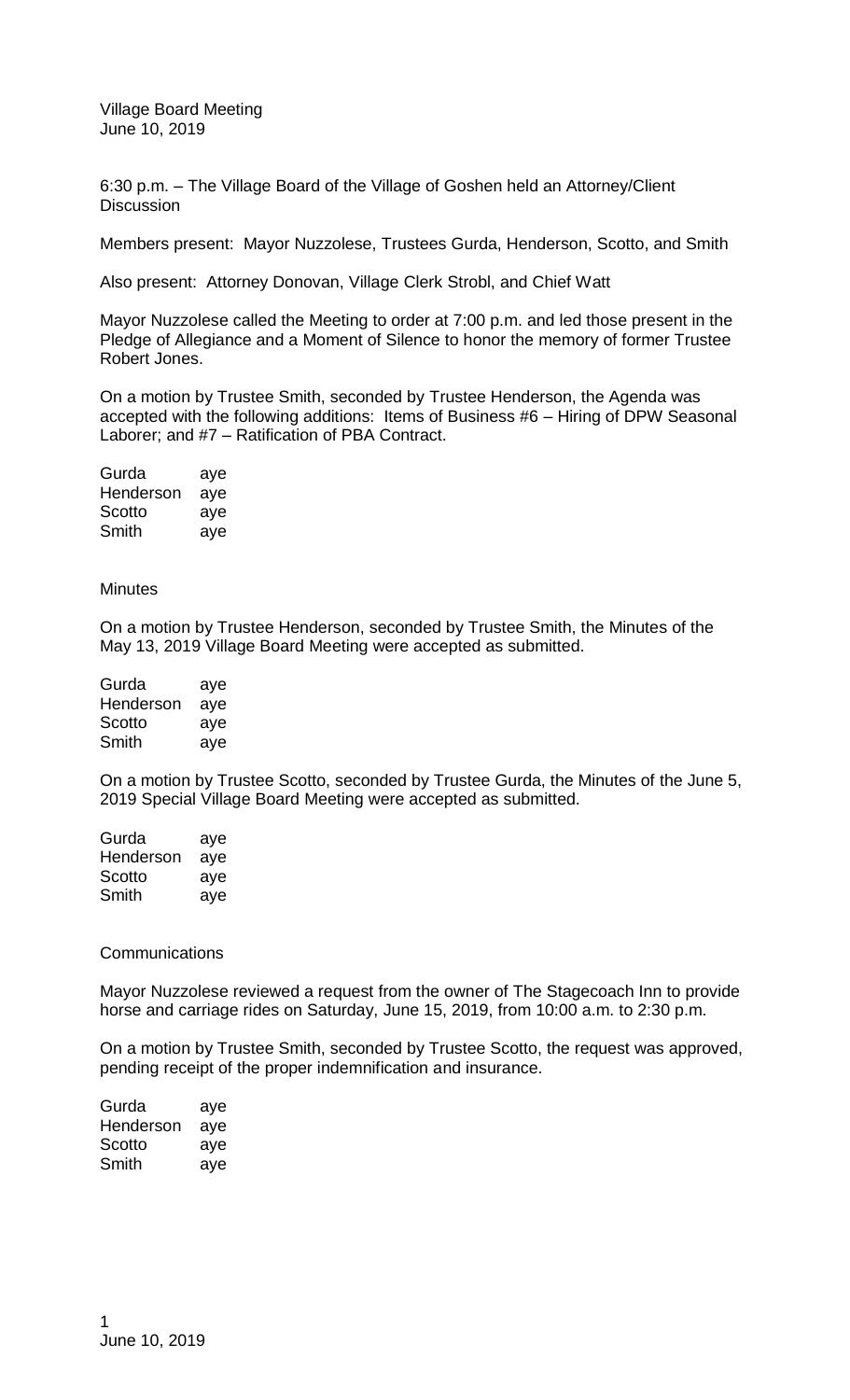On a motion by Trustee Gurda, seconded by Trustee Scotto, Matthew Lewis is hereby chosen to be the recipient of the Village of Goshen Scholarship for 2019.

This scholarship award, funded from the Orange County Community Development Block Grant Program, is in the amount of \$2000.00.

| Gurda     | aye |
|-----------|-----|
| Henderson | aye |
| Scotto    | aye |
| Smith     | aye |

On a motion by Trustee Gurda, seconded by Trustee Scotto, the following rates for current part-time employees will become effective June 1, 2019:

|                      | current | proposed |
|----------------------|---------|----------|
| <b>Court Officer</b> | 17.23   | 17.57    |
| <b>Dispatcher</b>    | 17.50   | 17.85    |
| Police Officer – PT  | 24.10   | $\star$  |
| Meter Reader - PT    | 13.06   | 13.32    |
|                      |         |          |

| Gurda     | aye |
|-----------|-----|
| Henderson | aye |
| Scotto    | aye |
| Smith     | aye |

\* not yet determined

On a motion by Trustee Smith, seconded by Trustee Henderson, Police Officer Gregory A. Kelemen is hereby assigned as Detective, on the recommendation of Chief James C. Watt, effective immediately, at a salary of \$91,316.

| Gurda     | aye |
|-----------|-----|
| Henderson | aye |
| Scotto    | aye |
| Smith     | aye |

Chief Watt provided background on Police Officer Kelemen, and some highlights of his nearly 5 years with the Department.

Chief Watt congratulated Detective Kelemen on his appointment as Detective, and asked his parents and fiancée to pin his new shield on.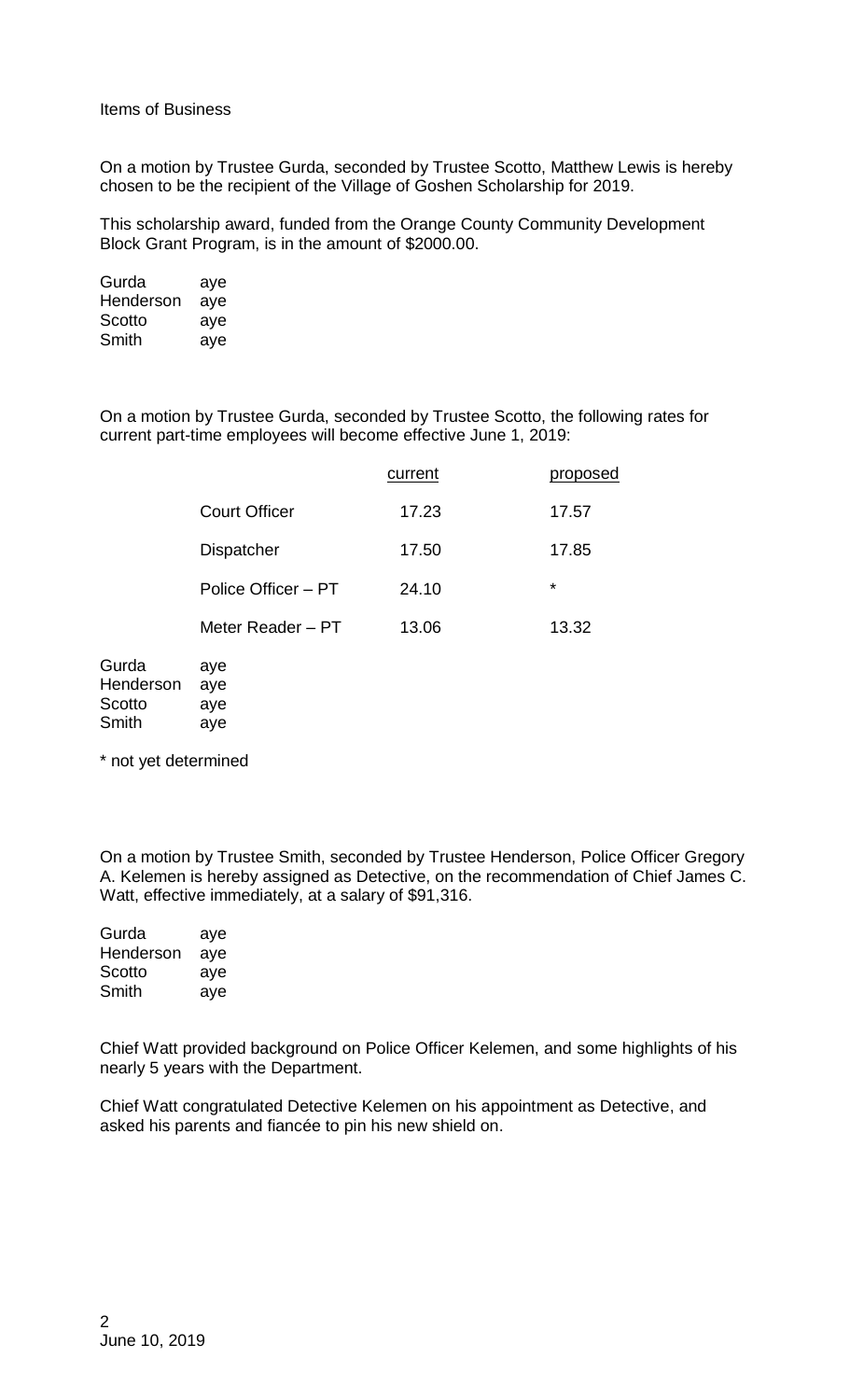On a motion by Trustee Smith, seconded by Trustee Henderson, bills as examined by members of the Board were approved in accordance with Abstract 2018/2019 number 10, check numbers 15887 through 16033 in the amount of \$551,885.62.

| Gurda     | aye |
|-----------|-----|
| Henderson | aye |
| Scotto    | aye |
| Smith     | aye |

On a motion by Trustee Smith, seconded by Trustee Scotto, the Mayor is hereby authorized to sign a proposal from Lanc & Tully Engineering and Surveying, P.C., for the preparation of zoning and other Village Code amendments for the Village of Goshen. The anticipated total budget for this task is \$7,000.

| Gurda     | aye |
|-----------|-----|
| Henderson | aye |
| Scotto    | aye |
| Smith     | aye |

On a motion by Trustee Henderson, seconded by Trustee Scotto, Sherman A. Schaller is hereby appointed Laborer – Temporary/Seasonal for the Village of Goshen Department of Public Works at a salary of \$13.06 per hour, with a work week of 40 hours, for the period ending September 3, 2019.

This appointment is effective upon successful completion of pre-employment physical, background check, and all necessary paperwork.

| Gurda     | aye |
|-----------|-----|
| Henderson | aye |
| Scotto    | aye |
| Smith     | aye |

On a motion by Trustee Smith, seconded by Trustee Henderson, the Mayor is authorized to sign the Agreement between the Village of Goshen and the Village of Goshen Police Benevolent Association, Inc. effective June 1, 2018 to May 31, 2023.

| Gurda     | aye |
|-----------|-----|
| Henderson | aye |
| Scotto    | aye |
| Smith     | aye |
|           |     |

Mayor Nuzzolese commended Trustee Smith for the considerable amount of time he spent negotiating the new contract.